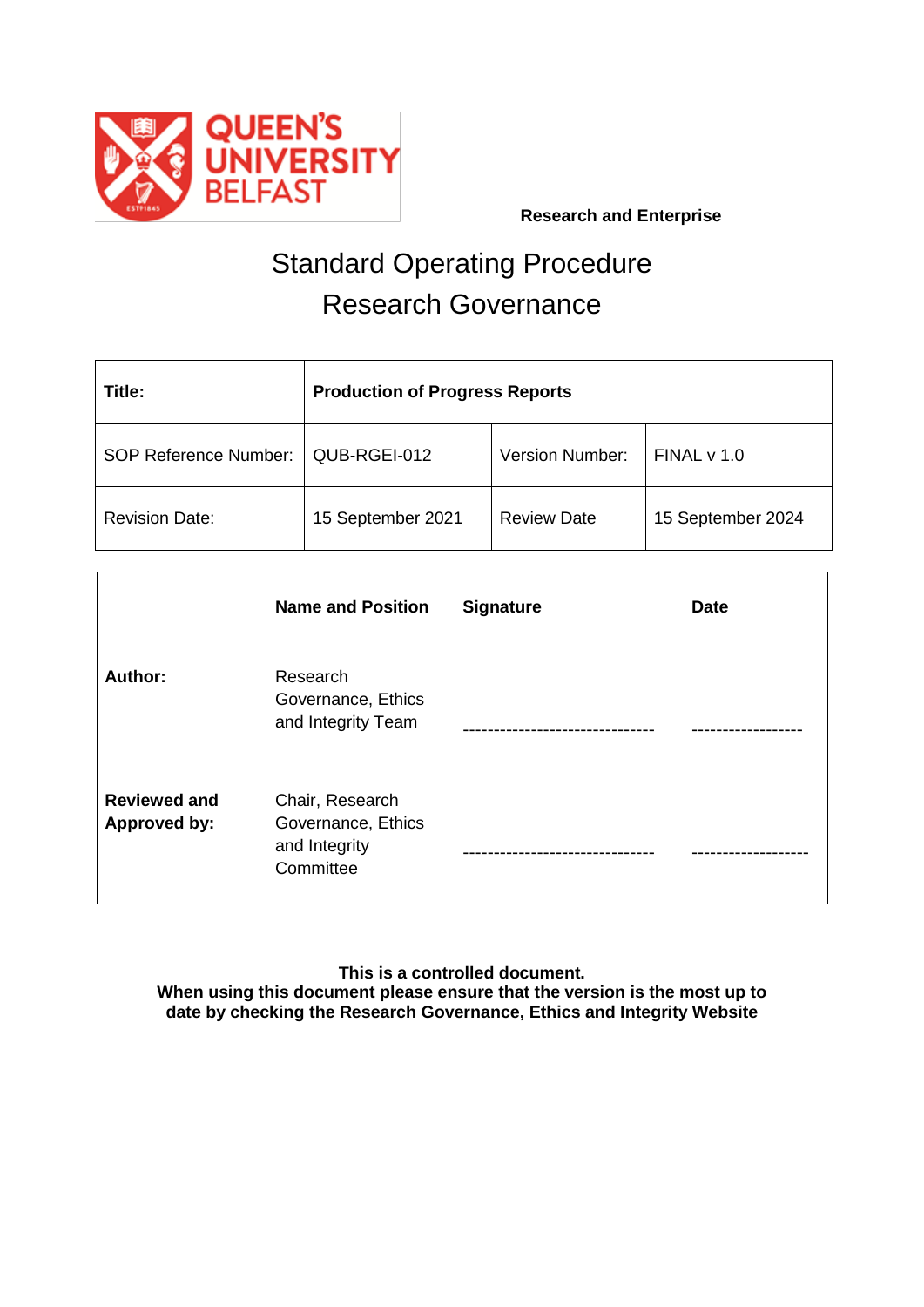## Revision Log

| Previous<br>Version<br>number | Date of<br>Review/Modification | Reason for<br>Review/Modification | <b>New Version Number</b> |
|-------------------------------|--------------------------------|-----------------------------------|---------------------------|
|                               |                                |                                   |                           |
|                               |                                |                                   |                           |
|                               |                                |                                   |                           |
|                               |                                |                                   |                           |
|                               |                                |                                   |                           |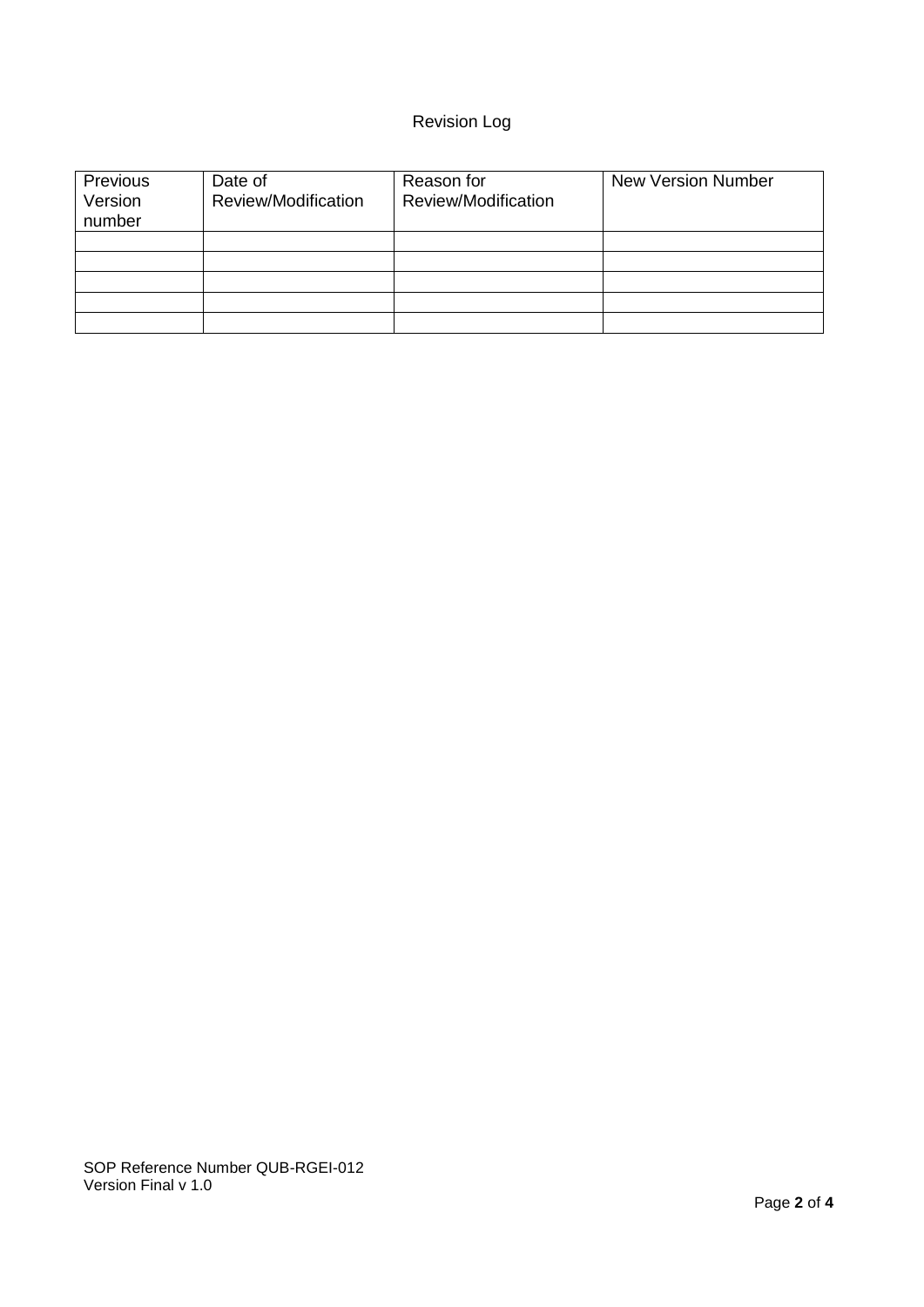#### **1 Purpose**

This Standard Operating Procedure (SOP) describes the process for the production and submission of annual progress and final reports to the Research Ethics Committee (REC) and the University.

#### **2 Procedure**

The responsibility for submitting the progress report is delegated to the Chief Investigator (CI). For studies with NHS/HSC REC approval a copy of any correspondence to the REC should be sent by email to the Research Governance team, as study sponsor [\(researchgovernance@qub.ac.uk\)](mailto:researchgovernance@qub.ac.uk).

#### **2.1 Progress Report**

#### **2.1.1 Studies with NHS/HSC REC Approval**

A progress report should be submitted to the REC which gave the favourable opinion 12 months after the date on which the favourable opinion was given. Progress Reports are only required for studies that are more than two years in duration and for Research Tissue Bank and Research Databases. There is no requirement for a Progress Report for Proportionate Review studies and where the study is two years or less in duration.

There are separate forms for submitting progress reports, depending on the type of research. These are available from the HRA website: [https://www.hra.nhs.uk/approvals](https://www.hra.nhs.uk/approvals-amendments/managing-your-approval/progress-reports/)[amendments/managing-your-approval/progress-reports/.](https://www.hra.nhs.uk/approvals-amendments/managing-your-approval/progress-reports/)

The forms should be completed in typescript. They will need to be authorised by the Chief Investigator or the sponsor/sponsor representative.

An electronic copy should be emailed to the REC within 30 days of the end of the reporting period.

The first annual progress report should state the date that the study commenced. Commencement of a study is considered to be when any of the procedures set out in the protocol are initiated. It is expected that a study will normally begin within 12 months of the date on which the REC gave the favourable ethical approval of the research.

If there is a delay in the commencement of the study, and it does not begin within 12 months, the CI should give the REC a written explanation for the delay in the first annual progress report.

Should there be a further delay, and the study does not commence within 24 months, a further explanation should be given. If this is the case, the REC may decide to review its opinion.

In the event that a study has a long period of follow-up with minimal participant involvement, the CI may make a written request to the Chair of the REC to request the requirement of an annual progress report be waived.

If a study is abandoned before beginning, the CI should notify the REC by letter, giving reasons. It is not necessary to submit the form for declaring the conclusion or early termination of the study. If a study is abandoned and it is later proposed to start it afresh, a new application should be made.